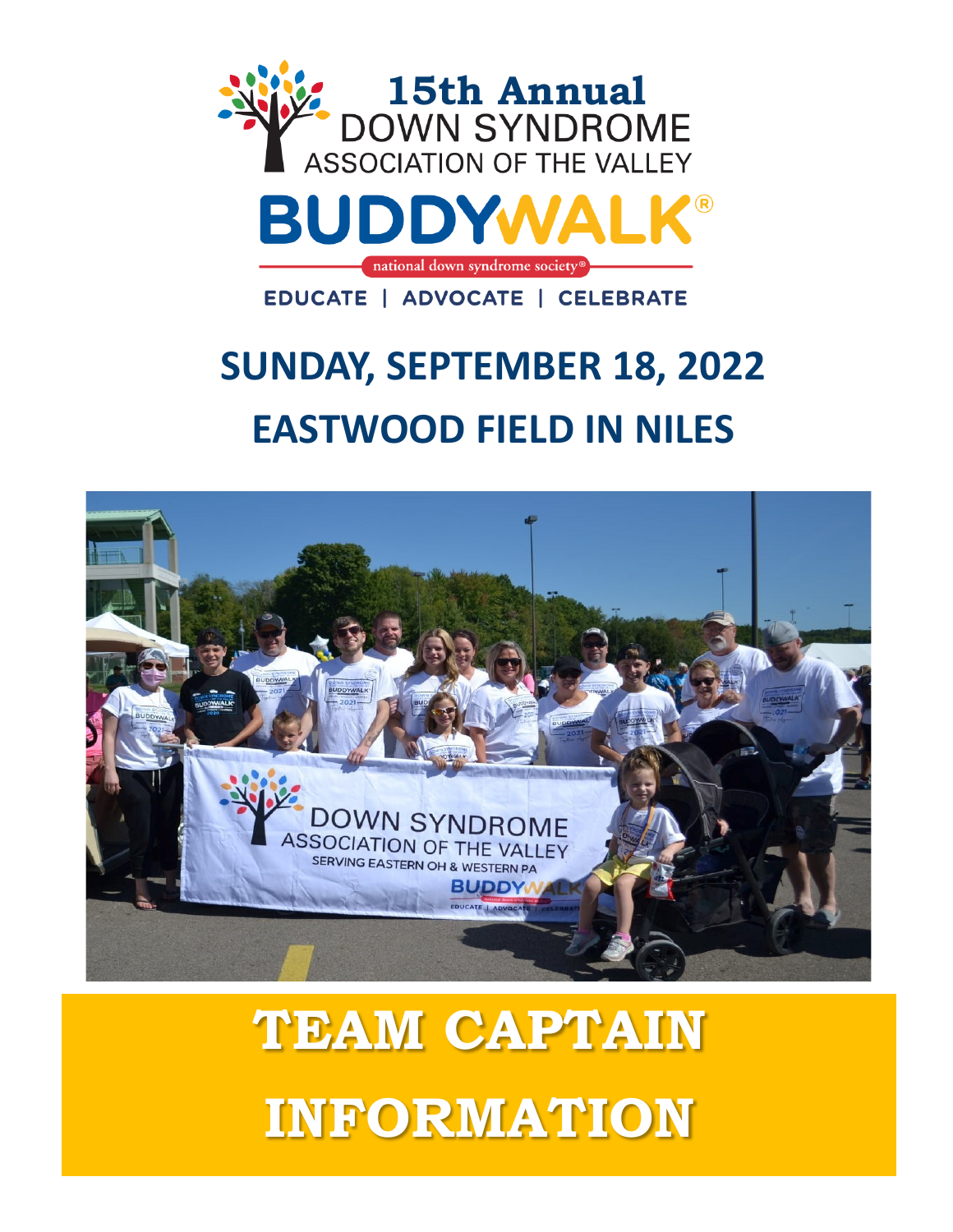

# **SUNDAY, SEPTEMBER 18, 2022 Eastwood Field, Niles—1:00pm**

Dear Buddy Walk® Team Captain,

The annual Buddy Walk is the largest fundraising and awareness event of the Down Syndrome Association of the Valley. Your support enables us to continue to provide an array of services and opportunities to our families and the communities we serve throughout eastern Ohio and western Pennsylvania.

Team Captains play a vital role in the success of the DSAV Buddy Walk® . As a Team Captain, you are the personal face of the event, increasing awareness of Down syndrome in our communities and supporting the mission of the Down Syndrome Association of the Valley. Your leadership is invaluable to DSAV and your hard work and support is sincerely appreciated.

The 15th Annual Buddy Walk® will be held on Sunday, September 18th at Eastwood Field in Niles. Team Captains will again be offered an opportunity to participate in BUDDY WALK LANE, in which one vehicle/team can park inside the event area and set up tailgate style as a team gathering point.

Please review the Team Captain information as well as the Corporate Sponsorship opportunities and top team fundraising incentives. If you have any questions, or need assistance with online registration, please do not hesitate to contact the DSAV office.

Thank you for supporting the Down Syndrome Association of the Valley.

Sincerely,

Down Syndrome Association of the Valley Buddy Walk®Committee

Email : office@dsav.org \ 330-726-3728

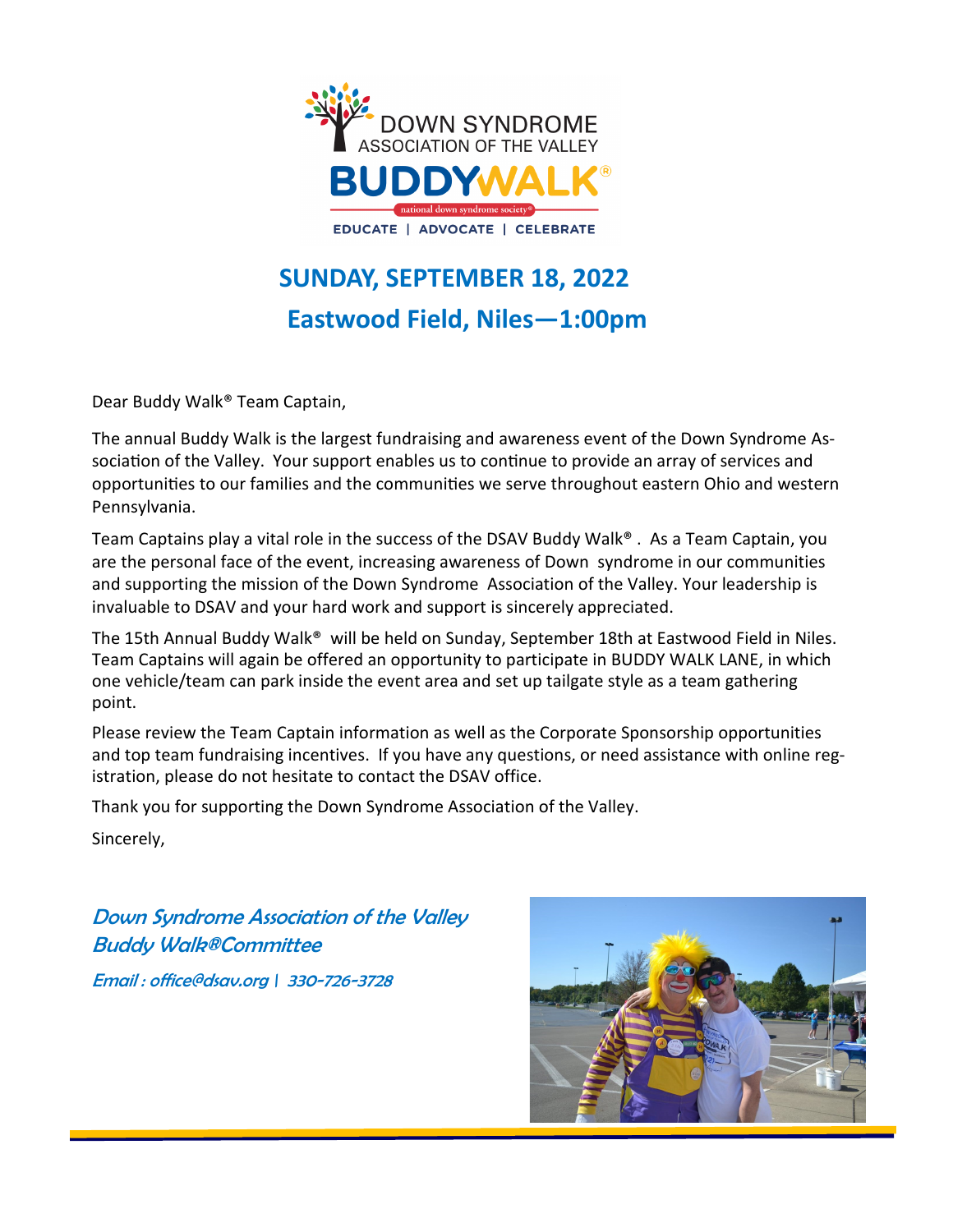

## **What is the Buddy Walk**

The Buddy Walk program was established by the National Down Syndrome Society (NDSS) in 1995 to celebrate Down Syndrome and to promote acceptance and inclusion of people with Down Syndrome. The Buddy Walk has grown from 17 walks, in 1995, to more than 250 walks worldwide, raising over \$17 Million dollars nationwide.

## **DSAV Buddy Walk**

The 15th Annual DSAV Buddy Walk of eastern Ohio/western Pennsylvania will take place on Sunday, September 18, 2022 at Eastwood Field in Niles, Ohio. The day of celebration begins at noon with dancing at center stage, family friendly activities in the resource area, bounce houses, entertainment by local mascots, superheroes, princesses and local cheerleaders, and a magnificent basket raffle. The 1/2 mile walk around Eastwood field kicks off at 1:00pm.

# **How To Be A part of the Celebration**

The Buddy Walk is open to participants of all ages and abilities. A "Buddy" is an individual with Down Syndrome. All registered Buddy's receive free admission to the event, which includes the event T-shirt, a Buddy Bag and a Buddy Medal.

- Create a team— Buddy Walk teams do not have to be large—any size team is welcomed. Teams also do not need to have a team "buddy"—Sports teams, high schools, clubs, etc are all welcome to create a team and join in celebrating abilities
- Join the DSAV All Stars Team— If your prefer not to create a team, consider joining the DSAV Team. On the registration page choose "join an existing team" and select DSAV.

**Buddy Walk Lane** Registered teams will be able to drive one vehicle into the event venue and set up "tailgate style". This will serve as a meeting point for team members as well as the area in which "your" walk will begin. Pop Up tents and food is permitted (no alcoholic beverages) Buddy Walk Lane is optional. Food will also be available for purchase at the Eastwood Field concession stand for those that do not wish to bring their own lunch/snacks.

## **Earning Team Incentives**

Team incentives are based on the amount of money that your team raises by the deadline date of August 23, 2022. Team donations include:

- Registration fees for anyone joining your team
- Corporate Sponsorship donations that secured up to \$5,000
- Team fundraising events (i.e., golf outing, sip n paint, raffles, etc. )

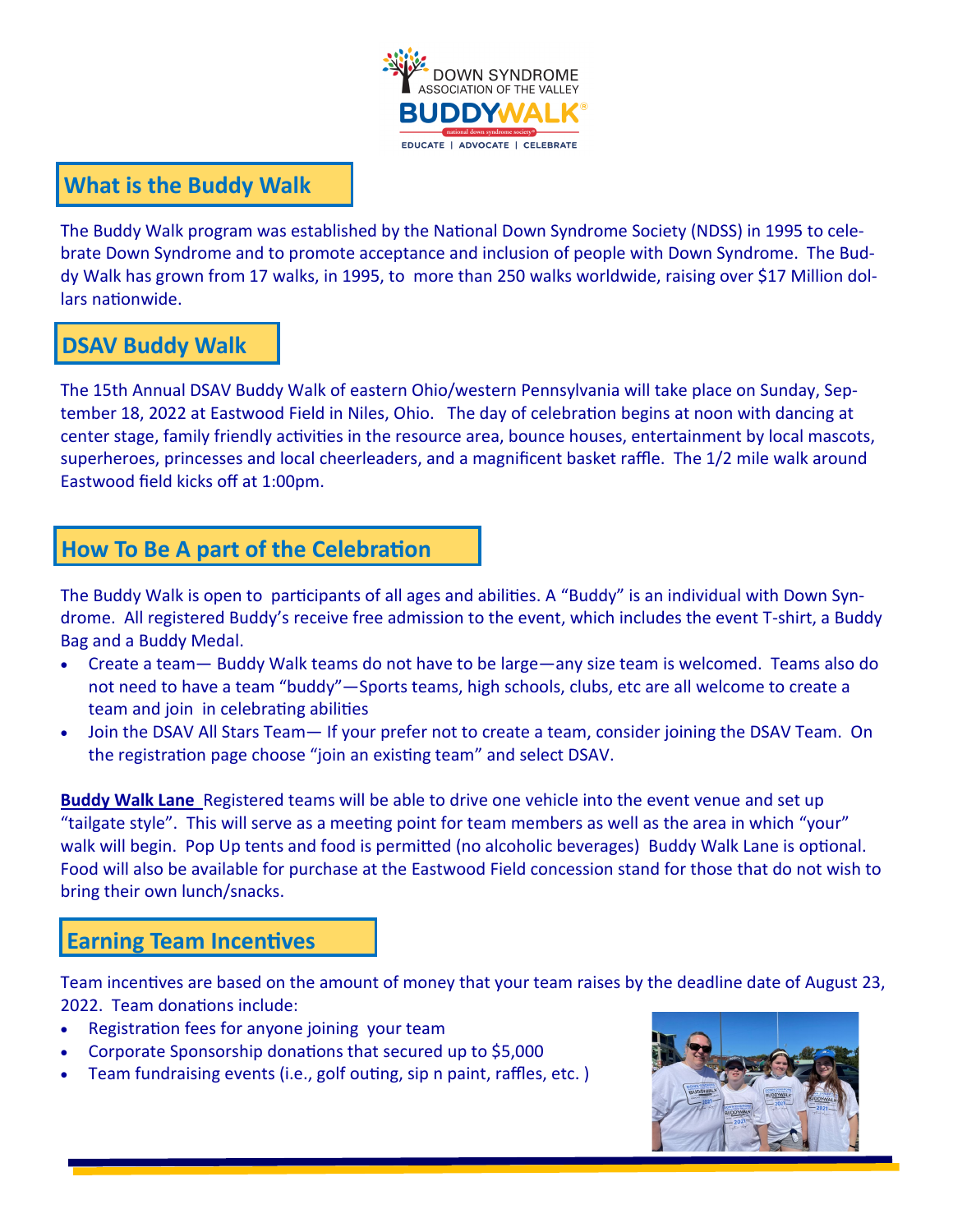

# **TO QUALIFY FOR ALL TEAM INCENTIVES, ALL MONEY MUST BE TURNED INTO THE DSAV OFFICE BY NOON ON TUESDAY, AUGUST 23, 2022**

#### **1ST PLACE FundraisingTeam:**

- Reserved Tent on Buddy Walk Lane with Team Lunch
- 1st in line for event kick off
- Professional photo session for team "Buddy"
- Feature photo prominently displayed at the DSAV Center for Success and DSAV marketing materials throughout the year
- Team name on the back of the Buddy Walk T–Shirt
- Personalized team sign along walk route
- Recognition in DSAV e-news & on DSAV website
- Assortment of Commemorative merchandise

#### **TOP 5 Fundraising Teams**

- Professional photo session for team "Buddy"
- Feature photo displayed at the DSAV Center for Success and/or DSAV marketing materials throughout the year
- Team name on the back of the Buddy Walk T–Shirt
- Personalized team sign along walk route
- Recognition in DSAV e-news & on DSAV website
- Assortment of Commemorative merchandise

#### **TOP 10 Fundraising Teams**

- Team name on the back of the Buddy Walk T–Shirt
- Personalized team sign along walk route
- Recognition in DSAV e-news & on DSAV website
- Assortment of Commemorative merchandise

#### **TOP 20 Fundraising Teams**

- Personalized team sign along walk route
- Recognition in DSAV e-news & on DSAV website
- Assortment of Commemorative merchandise

**\*\*\*Sponsorships secured and allocated to a team by a business will count towards the Team Total up to \$5,000. Please review the Sponsorship Opportunities for available levels of giving.**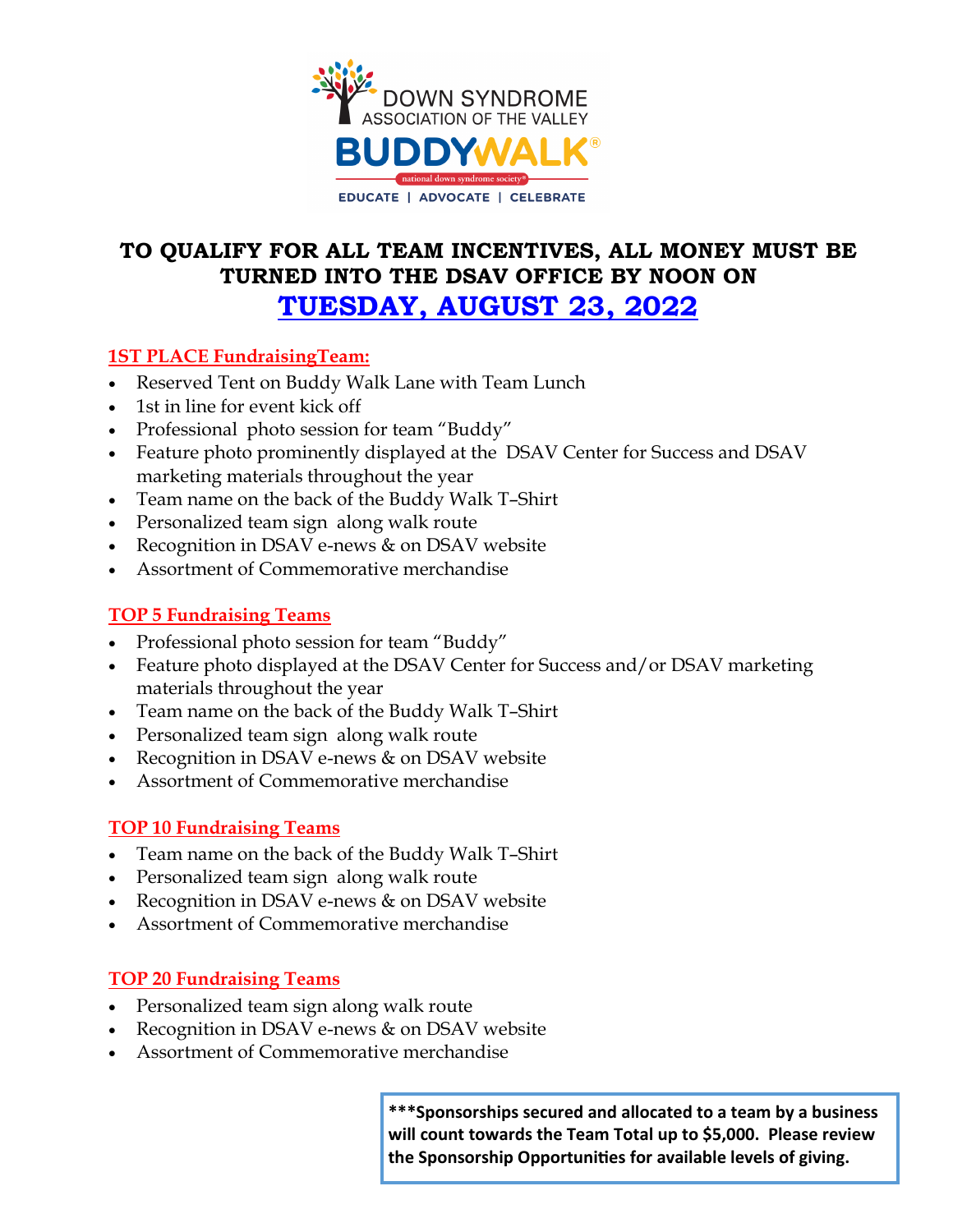

# **BASKET RAFFLE DONATION FORM**

The Basket Raffle is an integral part of the Buddy Walk. Please consider donating a completed basket, gift cards, or an item that can be used /combined to make a basket. Please return this form with your donation.

**Donating Gift Card or Basket Raffle Item(s)**

| <b>Estimated Value of Item(s) or Basket</b> |  |  |
|---------------------------------------------|--|--|
|                                             |  |  |

 **Donating Completed Basket**

**Donation Description: List the items being donated**

| Company Name                                                          |                                        |  |  |
|-----------------------------------------------------------------------|----------------------------------------|--|--|
| (as it should appear on all Buddy Walk materials):                    |                                        |  |  |
|                                                                       |                                        |  |  |
|                                                                       |                                        |  |  |
|                                                                       |                                        |  |  |
|                                                                       |                                        |  |  |
|                                                                       | Please return your donation to DSAV by |  |  |
| Friday, September 9, 2022                                             |                                        |  |  |
| Contact us at 330-726-3728 or buddywalk@dsav.org to make arrangements |                                        |  |  |
|                                                                       | to have your donated basket picked up  |  |  |
|                                                                       | <b>THANK YOU FOR YOUR SUPPORT</b>      |  |  |